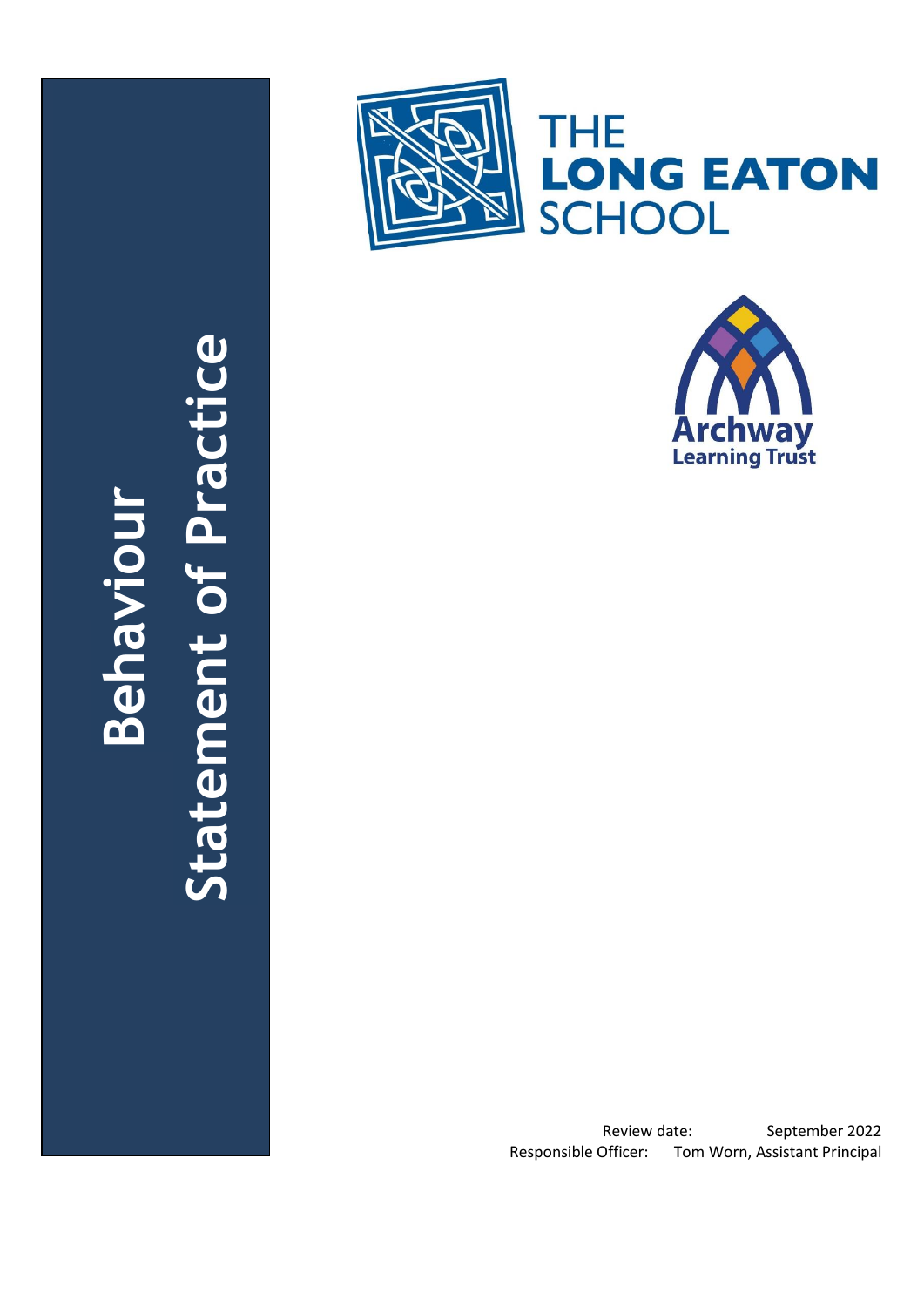#### **Introduction**

This document sets out the arrangements for the variety of methods used to reward and sanction student behaviour at The Long Eaton School and details of the procedures and practices implemented in line with the Trust policy for behaviour and exclusions. The purpose of the policy is:

- To affirm the school's commitment to promoting positive behaviour and ensuring a well ordered environment in which effective teaching and Learning can take place.
- To fulfil the Governors' duty of care to students and employees.
- To outline the roles and responsibilities of staff within the school.
- To detail the procedures to be followed by staff when dealing with behavioural issues.

Related Policies, Statements of Practice and Procedures

- SEN Policy
- PSHE Policy
- Attendance and Punctuality Statement of Practice
- Safeguarding Policy
- Peer on Peer Abuse Policy
- Safeguarding Statement of Practice

## **Statement of Practice**

#### **Rewards**

The role of rewards and praise in recognising and promoting The Long Eaton School's values is a key component of developing the potential of our students by giving them encouragement and praise. We endeavour to catch and celebrate every students' achievements both inside and outside of the classroom and believe that good behaviour is also best promoted and developed by drawing attention to and rewarding well behaved and hardworking students via a range of different opportunities and forums.

Student's efforts and achievements are rewarded through the allocation of positive points using Go4Schools, which is live online for all parents, carers and students to access at all times. Positive points are handed out for a variety of different reasons such as a positive contribution to a class, outstanding homework, regular attendance and also punctuality amongst others. The accumulation of these points results in certification at various levels (Bronze, Silver, Gold & Platinum) along with many other rewards on a termly basis; these include early lunch passes breakfast/lunch with senior leaders and reward afternoons. Student achievements, both in and out of school, are also celebrated through our termly reward assemblies. These assemblies recognise students who have made an outstanding contribution to their lessons and have been nominated by their teachers for a termly department award. Nominations are emailed out to the relevant parents/carers prior to the assemblies and subsequent winners are announced during the rewards assemblies.

More details about our rewards system will be announced alongside the launch of our new vision in September.

## **Sanctions**

At The Long Eaton School, we promote outstanding behaviour and have consistent standards and expectations of our students. However, where behaviour does not meet our high expectations, there is a clear sanctions system which all of our staff follow. We believe this system ensures a fair and consistent approach for all which helps to underpin our education focus whilst maintaining discipline and mutual respect between students, staff and students and all in our community with the school environment at all times.

**Warning 1-** Indicates that the student is not meeting the standards expected and a change in their behaviour is required. Staff will make it clear what the warning is given for and will allow students the opportunity to improve their behaviour. This warning is not logged.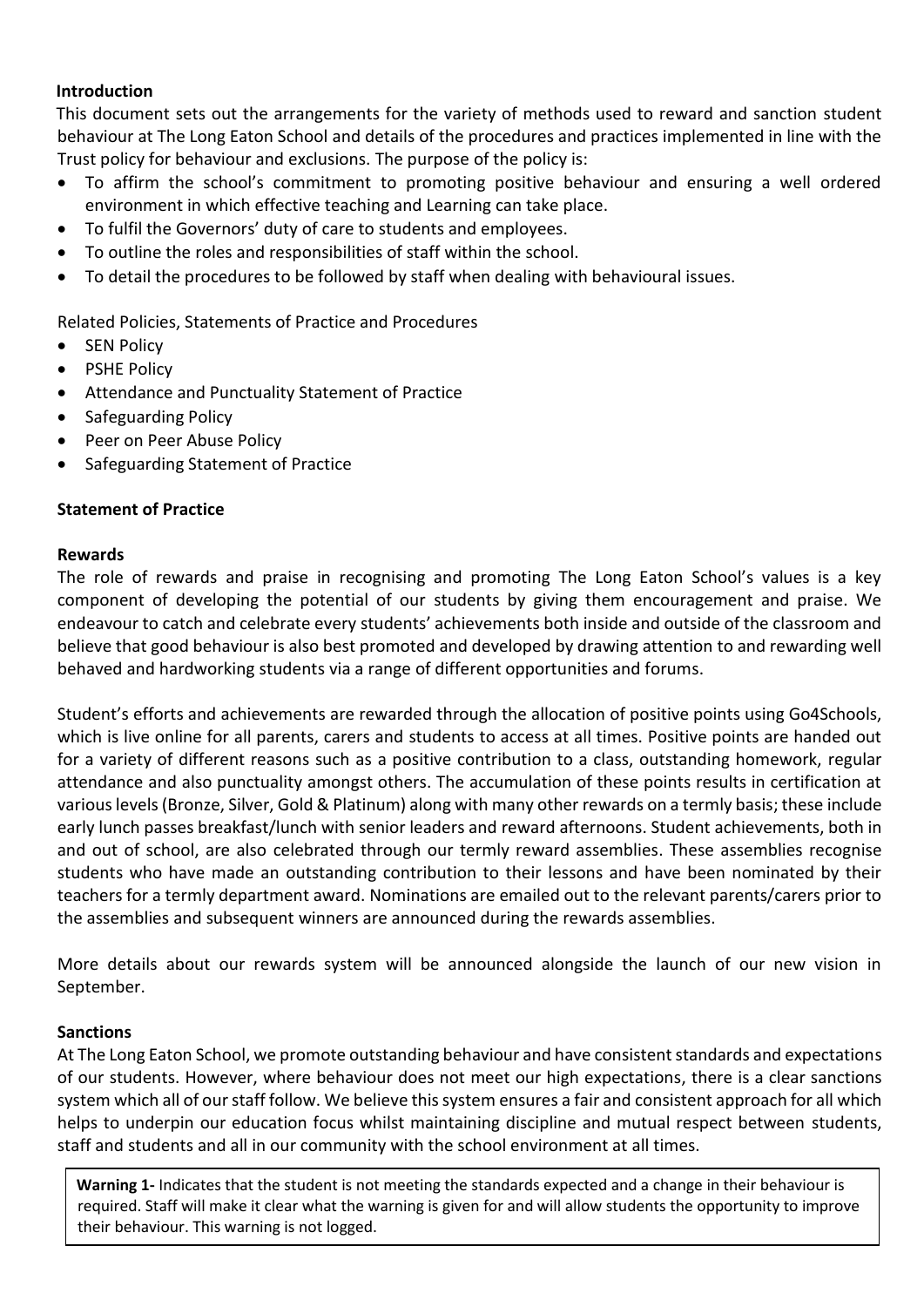**Warning 2-** If behaviour hasn't improved, the student will be issued with their second warning. This is a final reminder of the need for the student to improve their behaviour. This warning will be logged on Go4Schools are a neutral point (not contributing to their overall points tally).

**Negative Point-** If behaviour still hasn't improved, the student is issued with a negative point. This is recorded on Go4Schools and triggers a 1 hour after school detention which will be completed that day unless it is received after lunch, if this is the case it will be carried over to the next day. Parents/carers will receive a text informing them of the after school detention.

**Isolation-** If the behaviour is still not modified, then the student will be removed from the lesson by a member of staff on walkabout. When collected, students will be taken to the Isolation Room and will remain there for the remainder of the day. The after school detention will still remain in place at the end of the day.

In addition to the above, a number of behaviours will trigger an immediate negative point and an hour after school detention. These include:

- Swearing/inappropriate language around the school (not at a member of staff);
- Disrespect of another student, staff member or of the environment;
- An act of defiance;
- A persistent uniform issue;

Students receiving two negative points in a day will spend the next day in isolation. Students receiving three negative points in a week will spend a day in isolation.

Students who miss their detentions will be referred to the Year Leader. Persistent failure to attend detentions will lead to a day in the Isolation Room.

Serious incidents will incur a one hour after school detention and a more serious sanction such as isolation or fixed term exclusion. These behaviours may include:

- Inappropriate language towards staff
- Dangerous behaviour
- Repeated defiant behaviour
- Racist/homophobic/transphobic behaviour
- Physical aggression
- Peer on peer abuse
- Poor behaviour in the Isolation Room

When poor behaviour is identified, the school will use a range of disciplinary measures including, but not limited to:

- Verbal reprimand
- Moving of seat in a classroom setting
- After school detention \*
- Removal to the Isolation Room\*\*
- External isolation (another Academy within the Trust)
- Regular reporting to monitor behaviour in and out of lessons
- Pre exclusion warning
- Fixed term exclusion

\*DfE Guidance 2016 states that parental consent is not required for detentions. School should consider whether suitable travel arrangements can be made by the parent for the student. It does not matter if making these arrangements is inconvenient for the parent. We hope that parents support us in raising and maintaining standards of behaviour to ensure high quality teaching and student progress.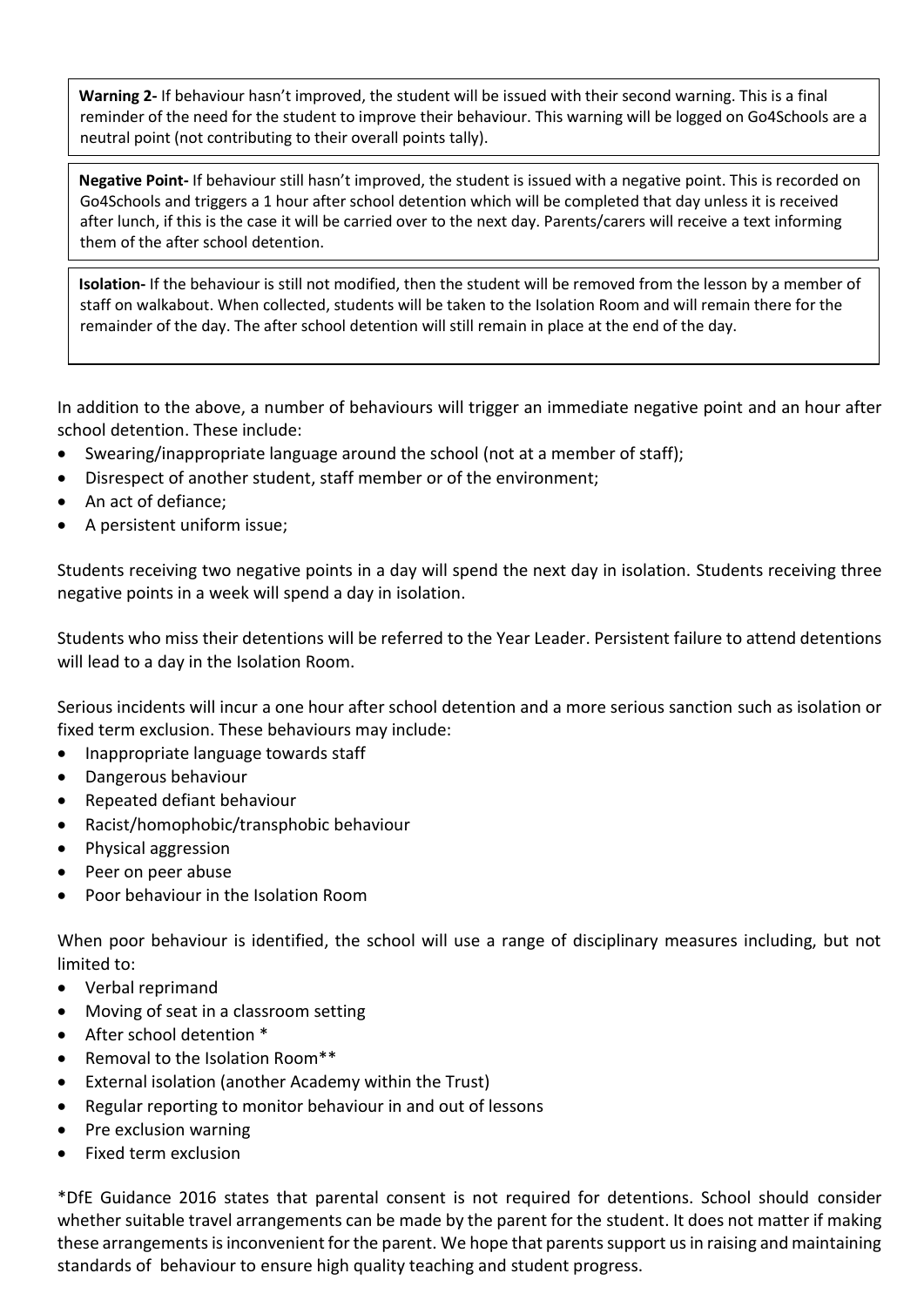\*\*DfE Guidance 2016 states that schools can adopt a policy which allows disruptive students to be placed in an area away from other students for a limited period. At The Long Eaton School, our expectations are clear and information about our behaviour policy is displayed in all of our classrooms. Negative points are accumulated and the following sanctions apply at each point. These are reset at the start of each half term.

5 Negative points: Communication with Form Tutor/Year Leader and green report card.

10 Negative points: 1 day in isolation followed by Year Leader report card (Orange). A meeting with parents will also take place.

15 Negative points: 3 days in isolation on another site followed by SLT report card (red). A meeting with parents will also take place.

20 Negative points: Fixed term exclusion from school followed by SLT report card (red). This will also come with a compulsory meeting with parents before readmission back into school. A review meeting date will also be scheduled.

#### **The Power to Discipline beyond the School Gate**

The Long Eaton School will regulate student behaviour in circumstances "to such extent as is reasonable", when a student behaves in such a way that contravenes the school codes of conduct off the school premises and which is witnessed by a staff member or reported to the school by a parent or member of the public.

- Therefore a student may be disciplined for any misbehaviour when the child is:
- Taking part in any school organised or school-related activity.
- Travelling to or from the school.
- Wearing The Long Eaton School uniform/ PE clothing.
- In some other way identifiable as a student at The Long Eaton School.
- Could have repercussions for the orderly running of the school.
- Poses a threat to another student or member of the public.
- Could adversely affect the reputation of the school.

**The fact that any poor behaviour has taken place outside of the school is likely to be regarded as an aggravating factor when deciding an appropriate sanction.** The Principal will also consider whether it is appropriate to notify the police of the actions taken against a student. In cases where the behaviour is criminal or poses a serious threat to a member of the public the police will be informed.

#### **The Use of Mobile Electronic Devices**

The school recognises the desire of some parents and carers for their child to have a mobile phone in order to make contact for safety purposes. If mobile phones or other electronic devices are brought into school, they must be kept out of sight and switched off during the school day. In the case of an emergency, the mobile phone may be used before and after school in order for a parent to be in contact with the student. During the school day any contact with the student should be made through Student Services. If a student is using a mobile phone or electronic device without permission, the student will be issued with an immediate second warning which will be logged on Go4Schools. If it used again in school within a week, it will be confiscated and kept in a secure place to be collected by a parent/carer. Repeated defiance of this policy, will lead to further sanctions for the student.

#### **Support for our Students**

There are a number of different facets to the support on offer for our students and all play a crucial role in helping our students thrive during their time with us.

 **Form Tutors**- Each student has a form tutor who will, where possible, stay with them from Year 7 until Year 11. Our tutors see their forms every day for 30 minutes in the morning are there to offer advice and support as well as deliver our PSHE curriculum. They also have a role in setting our standards at the start of each day with regards to behaviour, attendance and uniform.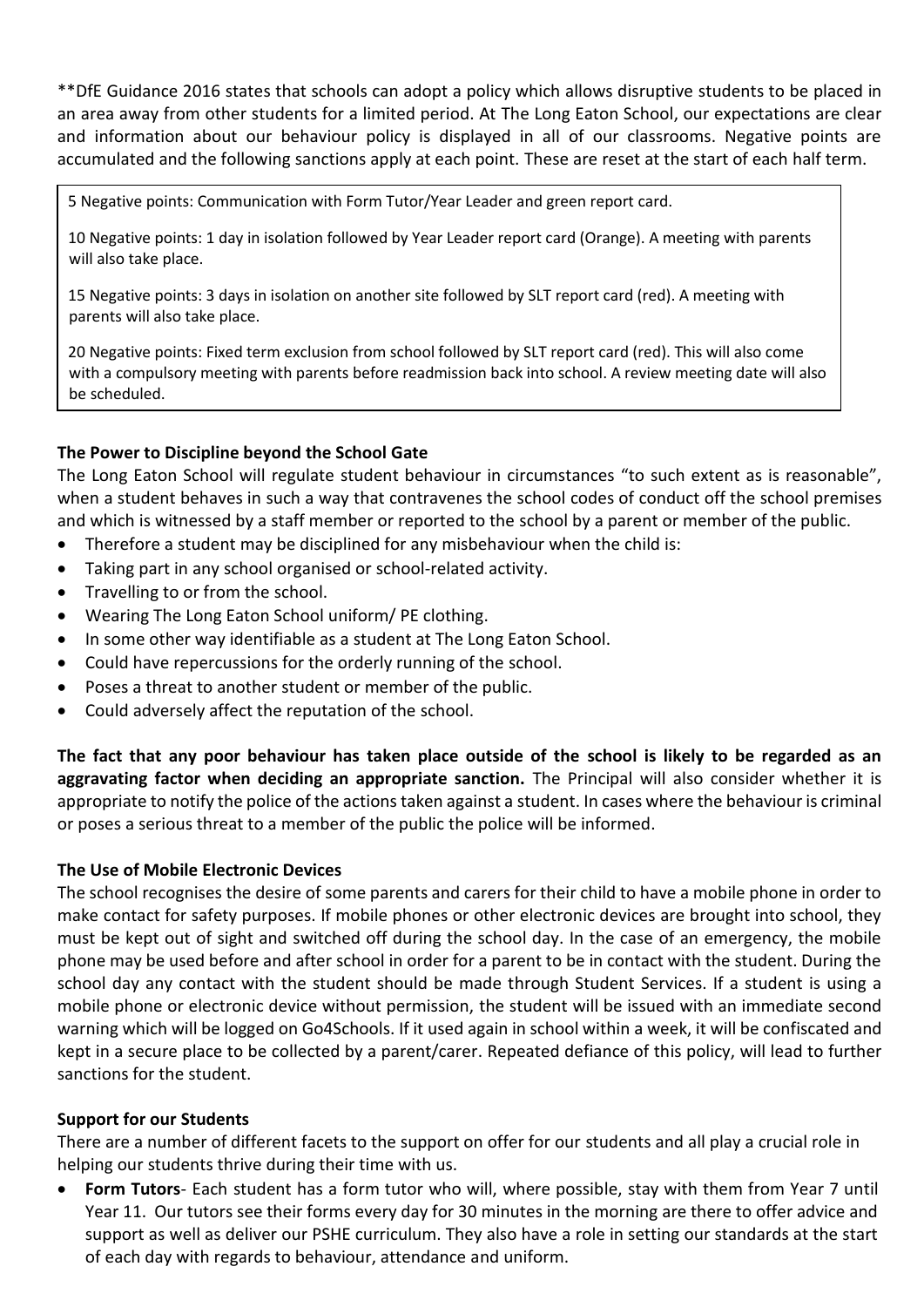- **Year Leaders** Our five Year Leaders oversee all aspects of each year group and are the first contact for any behaviour incidents. They are the main contact for parents and carers. They are all trained deputy Designated Safeguarding Leads and work with a variety of agencies to help support our students.
- **Student Support** Some of our students will be referred to Student Support to engage in strategies to help develop their behaviour. They are referred to the team by the Year Leader to be part of intervention programmes with the intention of reengaging with our standards and expectations. These programmes are run by our student support mentors and are temporary programmes where students are given approaches to enable them to be independent to the Student Support team in the long term.
- **Positive Outcomes Department (POD)** Student support for those who have behavioural difficulties and also have SEND, will be supported in a similar way in the POD with the Learning Support team.

## **Behaviour in TLES Sixth Form**

As active members of the whole school community, 16+ students serve as role models for our younger students. Excellent behaviour in the sixth form is characterised in the same way as it always has been: our students work respectfully and safely, maintaining positive relationships with staff and other students. Our 16+ students are known for their own high standards of personal behaviour. Students at The Long Eaton School Sixth Form display excellent behaviour by adhering the following expectations.

- being polite and courteous to all other members of the 16+ and wider school community
- maintaining the clean and tidy 16+ centre environment, looking after furniture and all other resources
- eating ONLY in the common room and NOT in the study centre, or classrooms. Food is NOT to be taken into the main school buildings
- moving around the Main School buildings quickly and quietly so as not to disturb any classes in an orderly manner
- Using Mobile devices ONLY in the Sixth Form Centre and NOT in the Main School Mobile phones are switched off and in your bags whilst in the Main School
- wearing appropriate clothing in line with 16+ Dress Code of Conduct
- adhering to and responding quickly to all directions and instructions given by the school staff
- reporting matters of safety appropriately to a member of staff when necessary
- maintaining appropriate personal hygiene in all areas of the school
- bringing all appropriate subject specific resources to lessons. This may include the student Knowledge Book
- arriving at the classroom in a timely manner and remaining in the lesson for its entirety
- complete all class work and homework in readiness for lessons
- respectfully engaging in their lessons with focus, and responding positively to feedback to improve work where necessary

## **16+ Students are role models to younger students in the school**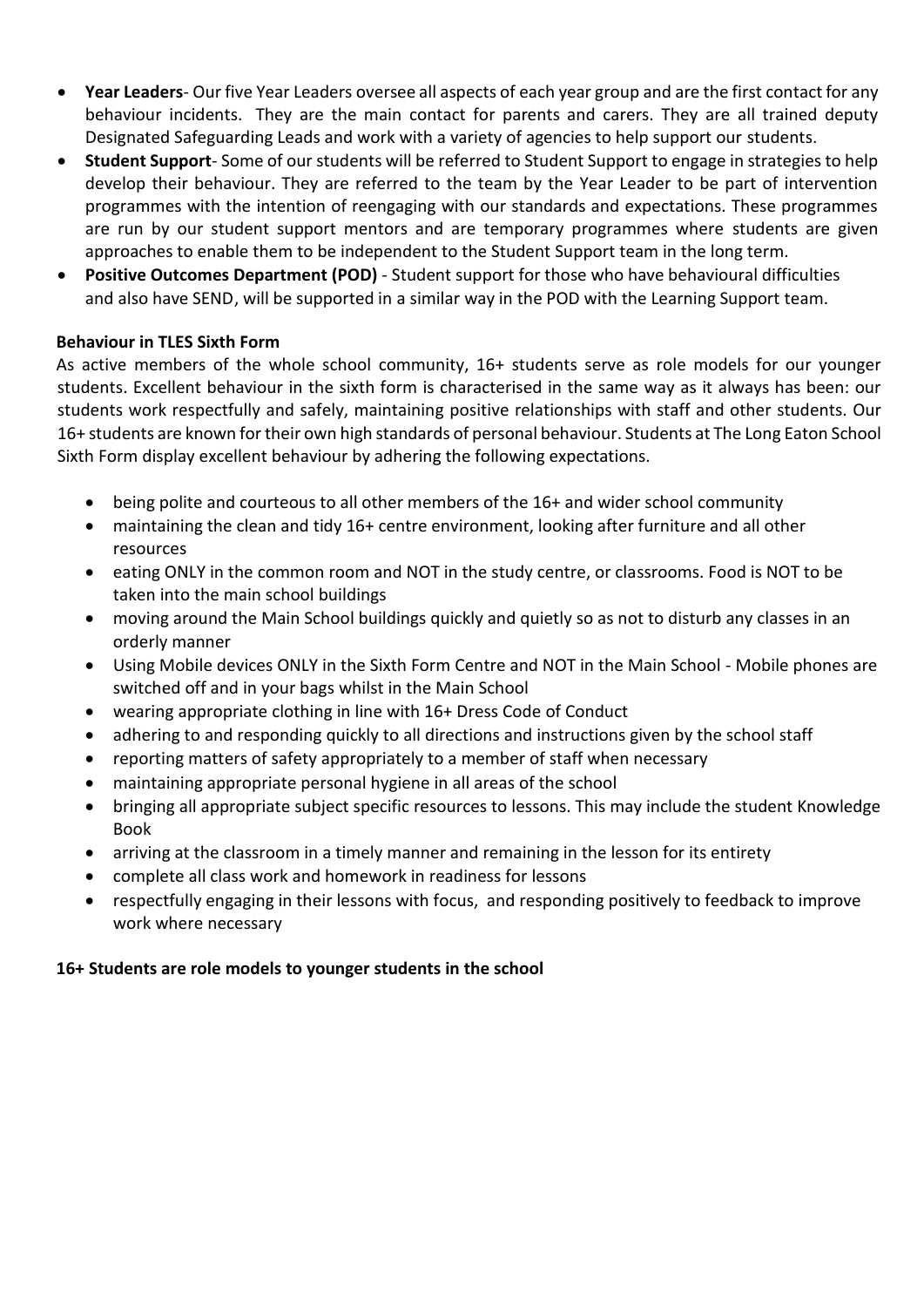## **Appendix 1- Guidance on Screening, Searching and Confiscation**

*This guidance is related to the following advice which will be kept under review and updated as necessary:* 

**[https://assets.publishing.service.gov.uk/government/uploads/system/uploads/attachment\\_data/file](https://assets.publishing.service.gov.uk/government/uploads/system/uploads/attachment_data/file/674416/Searching_screening_and_confiscation.pdf) [/674416/Searching\\_screening\\_and\\_confiscation.pdf](https://assets.publishing.service.gov.uk/government/uploads/system/uploads/attachment_data/file/674416/Searching_screening_and_confiscation.pdf)**

## **Searching with Consent**

School staff can search students with their consent for any item which is banned by the school rules.

#### **Searching without Consent – What the law says:**

#### *What can be searched for?*

- Knives or weapons  $\mathbf{v}$
- Alcohol
- $\cdot$  Illegal drugs
- $\sim$  Stolen items (referred to in the legislation as 'prohibited items').
- Tobacco and cigarette papers
- Fireworks
- $\sqrt{ }$  Pornographic images
- Any article that the member of staff reasonably suspects has been, or is likely to be, used to commit an offence or to cause personal injury to, or damage to property of, any person (including the student).
- Any item banned by the school rules which has been identified in the rules as an item which may be searched for.

#### **Confiscation**

School staff can seize any prohibited item found as a result of a search. They can also seize any item, however found, which they consider harmful or detrimental to school discipline.

#### **Can I search?**

Yes, if you are the Headteacher or a member of school staff authorised by the Headteacher.

- You **MUST** be the same sex as the student being searched; and there must be a witness (also a staff member) and, if at all possible, they should be the same sex as the student being searched.
- There is a limited exception to this rule. You can carry out a search of a student of the opposite sex to you and without a witness present, **but only where you reasonably believe that there is a risk that serious harm will be caused to a person if you do not conduct the search immediately and where it is not reasonably practicable to summon another member of staff.**

#### *When can I search?*

If you have reasonable grounds for suspecting that a student is in possession of a prohibited item. Also note:

- The law also says what must be done with prohibited items which are seized following a search.
- The requirement that the searcher is the same sex as the student and that a witness is present will continue to apply in nearly all searches. Where it is practicable to summon a staff member of the same sex as the student and a witness, then the teachers wishing to conduct a search must do so.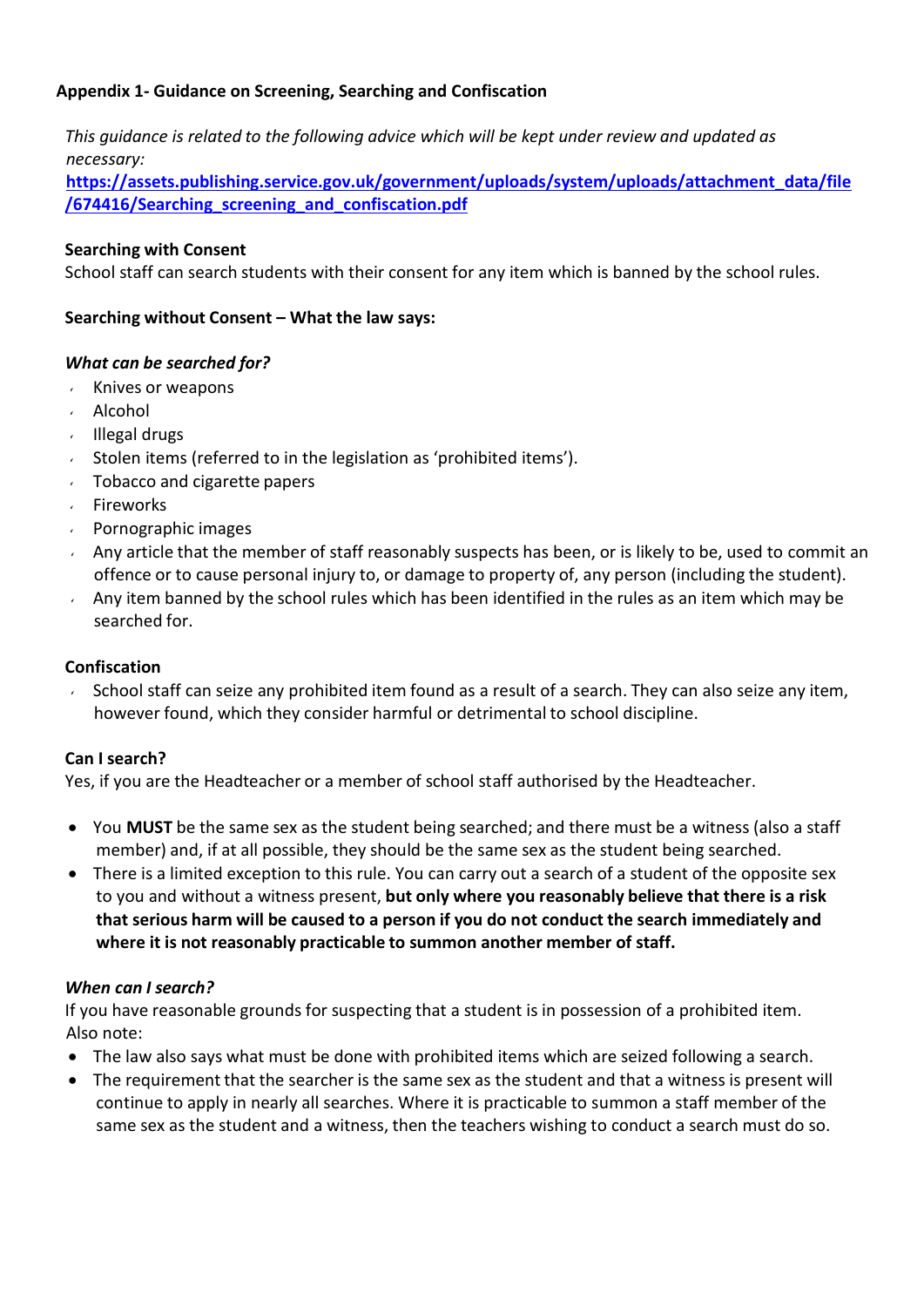## **Establishing grounds for a search**

- Teachers can only undertake a search without consent if they have reasonable grounds for suspecting that a student may have in his or her possession a prohibited item. The teacher must decide in each particular case what constitutes reasonable grounds for suspicion. For example, they may have heard other students talking about the item or they might notice a student behaving in a way that causes them to be suspicious.
- In the exceptional circumstances when it is necessary to conduct a search of a student of the opposite sex or in the absence of a witness, the member of staff conducting the search should bear in mind that a student's expectation of privacy increases as they get older.
- The powers allow school staff to search regardless of whether the student is found after the search to have that item. This includes circumstances where staff suspect a student of having items such as illegal drugs or stolen property which are later found not to be illegal or stolen.
- School staff can view CCTV footage in order to make a decision as to whether to conduct a search for an item.

## **Location of a search**

- Searches without consent can only be carried out on the school premises or, if elsewhere, where the member of staff has lawful control or charge of the student, for example on school trips in England or in training settings.
- The powers only apply in England.

## **During the search**

Extent of the search – clothes, possessions, and lockers.

#### **What the law says:**

- The person conducting the search may not require the student to remove any clothing other than outer clothing.
- 'Outer clothing' means clothing that is not worn next to the skin or immediately over a garment that is being worn as underwear but 'outer clothing' includes hats; shoes; boots; gloves and scarves.
- 'Possessions' means any goods over which the student has or appears to have control this includes lockers and bags.
- A student's possessions can only be searched in the presence of the student and another member of staff, except where there is a risk that serious harm will be caused to a person if the search is not conducted immediately and where it is not reasonably practicable to summon another member of staff.

## **Also note:**

The power to search without consent enables a personal search, involving removal of outer clothing and searching of pockets; but not an intimate search going further than that, which only a person with more extensive powers (e.g. a police officer) can do.

## **Lockers**

- Under common law powers, schools are able to search lockers for any item provided the student agrees. Schools can also make it a condition of having a locker that the student consents to have these searched for any item whether or not the student is present.
- If a student does not consent to a search (or withdraws consent having signed a consent form) then it is possible to conduct a search without consent but only for "prohibited items".

## **Use of Force**

Members of staff can use such force as is reasonable given the circumstances when conducting a search for knives or weapons, alcohol, illegal drugs, stolen items, tobacco and cigarette papers, fireworks, pornographic images or articles that have been or could be used to commit an offence or cause harm. Such force cannot be used to search for items banned under the school rules.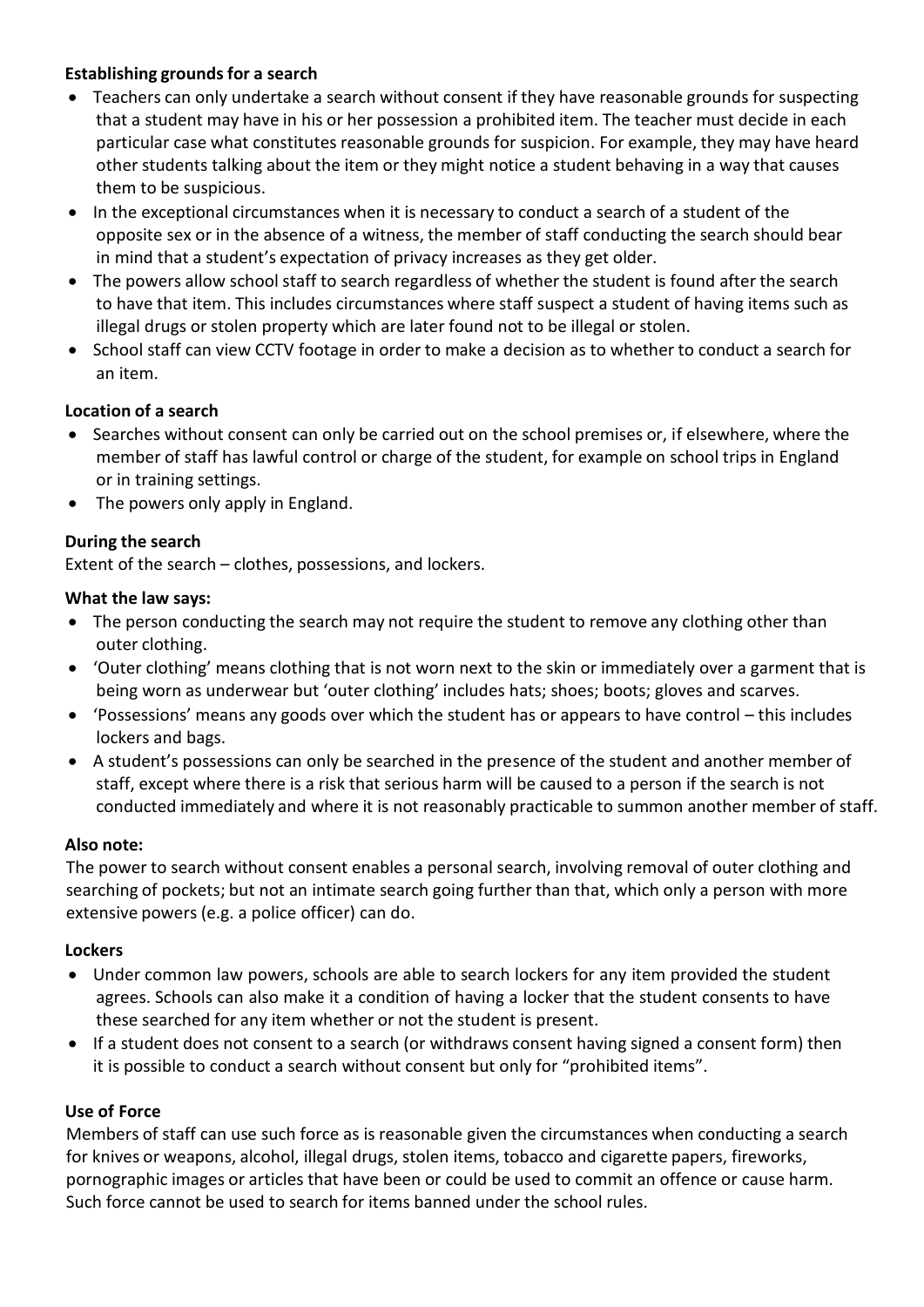## **Items found as a result of a 'without consent' search – what the law says:**

- A person carrying out a search can seize anything they have reasonable grounds for suspecting is a prohibited item or is evidence in relation to an offence.
- Where a person conducting a search finds alcohol, they may retain or dispose of it. This meansthat schools can dispose of **alcohol** as they think appropriate, but this should not include returning it to the student.
- Where they find **controlled drugs**, these must be delivered to the police as soon as possible but may be disposed of if the person thinks there is a good reason to do so.
- Where they find **other substances** which are not believed to be controlled drugs, these can be confiscated where a teacher believes them to be harmful or detrimental to good order and discipline. This would include, for example, so called 'legal highs'. Where staff suspect a substance may be controlled they should treat them as controlled drugs as outlined above.
- Where they find **stolen items**, these must be delivered to the police as soon as reasonably practicable – but may be returned to the owner (or may be retained or disposed of if returning them to their owner is not practicable) if the person thinks that there is a good reason to do so.
- Where a member of staff finds **tobacco or cigarette papers** they may retain or dispose of them. As with alcohol, this means that schools can dispose of tobacco or cigarette papers as they think appropriate, but this should not include returning them to the student.
- F**ireworks** found as a result of a search may be retained or disposed of but should not be returned to the student.
- If a member of staff finds a **pornographic image**, they may dispose of the image unless its possession constitutes a specified offence (i.e. it is extreme or child pornography) in which case it must be delivered to the police as soon as reasonably practicable. Images found on a mobile phone or other electronic device can be deleted unless it is necessary to pass them to the police.
- Where an **article that has been (or could be) used to commit an offence or to cause personal injury or damage to property** is found it may be delivered to the police or returned to the owner. It may also be retained or disposed of.
- Where a member of staff finds **an item which is banned under the school rules** they should take into account all relevant circumstances and use their professional judgement to decide whether to return it to its owner, retain it or dispose of it.
- Any **weapons or items which are evidence of an offence** must be passed to the police as soon as possible.

## **Confiscation is a sanction applied as part of the whole school behaviour policy. It has a range of legal implications and staff will need to follow this guidance to ensure they are acting at all times within the law.**

# **Statutory guidance on the disposal of controlled drugs and stolen items**

- It is up to teachers to decide whether there is a good reason not to deliver stolen items or controlled drugs to the police. In determining what is a "good reason" for not delivering controlled drugs or stolen items to the police the member of staff must have regard to the following guidance issued by the Secretary of State:
	- o **In determining what is a 'good reason' for not delivering controlled drugs or stolen items to the police, the member of staff should take into account all relevant circumstances and use their professional judgement to determine whether they can safely dispose of a seized article.**
- Where staff are unsure as to the legal status of a substance and have reason to believe it may be a controlled drug they should treat it as such.
- With regard to stolen items, it would not be reasonable or desirable to involve the police in dealing with low value items such as pencil cases. However, school staff may judge it appropriate to contact the police if the items are valuable (iPods/laptops) or illegal (alcohol/fireworks).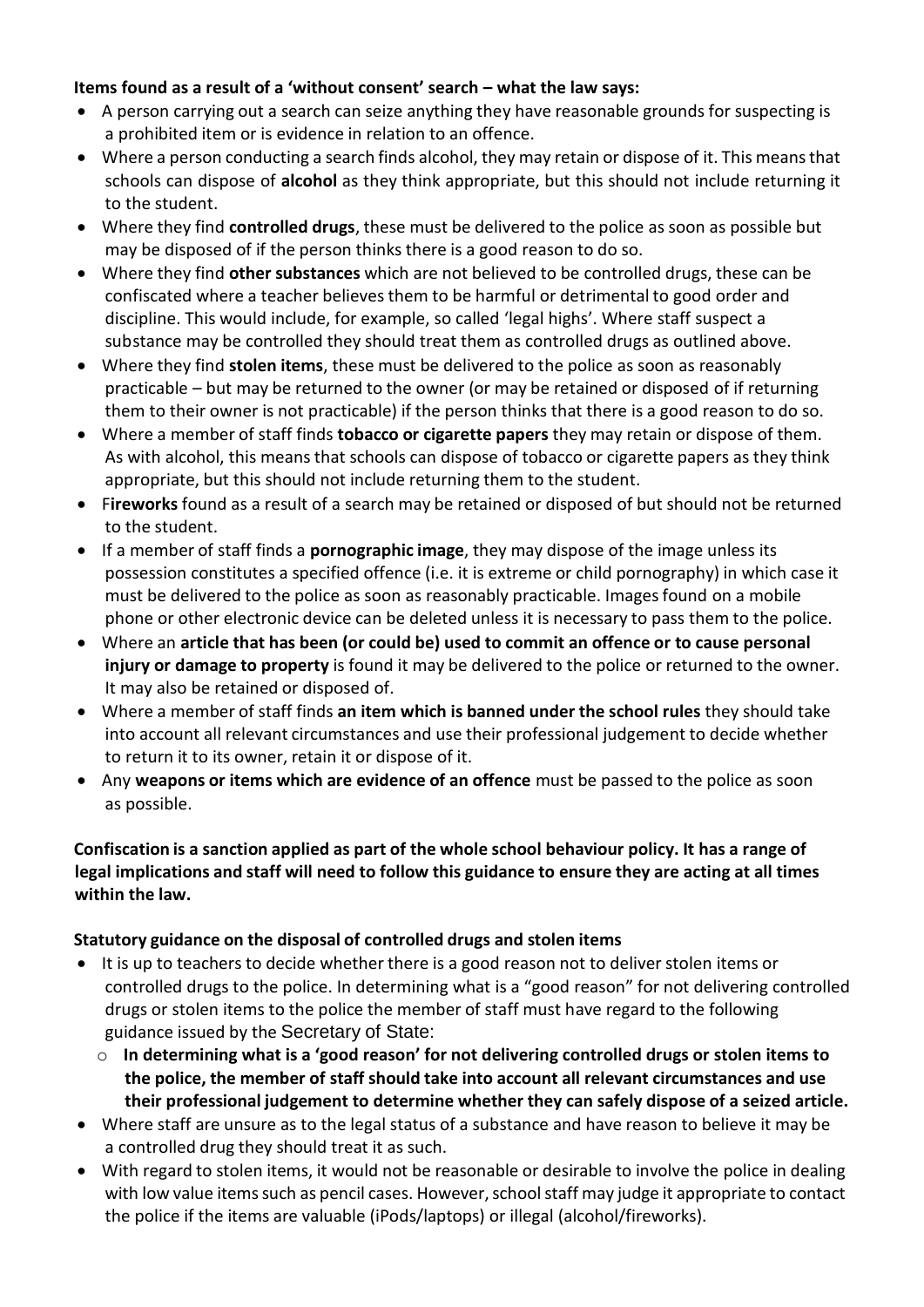## **Statutory guidance for dealing with electronic devices**

- Where the person conducting the search finds an electronic device they may examine any data or files on the device if they think there is a good reason to do so. Following an examination, if the person has decided to return the device to the owner, or to retain or dispose of it, they may erase any data or files, if they think there is a good reason to do so.
- The member of staff must have regard to the following guidance issued by the Secretary of State when determining what is a "good reason" for examining or erasing the contents of an electronic device:
	- o In determining a 'good reason' to examine or erase the data or files the staff member must reasonably suspect that the data or file on the device in question has been, or could be, used to cause harm, to disrupt teaching or break the school rules.
- If inappropriate material is found on the device it is up to the teacher to decide whether they should delete that material, retain it as evidence (of a criminal offence or a breach of school discipline) or whether the material is of such seriousnessthat it requires the involvement of the police.

# **Telling parents and dealing with complaints**

- Schools are not required to inform parents before a search takes place or to seek their consent to search their child.
- There is no legal requirement to make or keep a record of a search.
- Schools should inform the individual student's parents or guardians where alcohol, illegal drugs or
- potentially harmful substances are found, though there is no legal requirement to do so.
- Complaints about searching should be dealt with through the normal school complaints procedure.

# **School Procedure**

- Before confiscation takes place the student should be asked to remove any item which is against The Long Eaton School dress code as outlined in the Student Planner, Staff Handbook and communicated to parents.
- If the student repeatedly wears an inappropriate item; confiscation is the sanction.
- If students do not comply with staff requests to hand over the item/s then refusal to follow instructions should be dealt with according to the behaviour policy.

# **Safeguarding**

- Staff should take particular care when confiscating items of clothing or jewellery. In particular, they should have appropriate regard to whether the item is question has a religious or cultural significance to the student.
- In order to safeguard themselves and the student they should avoid physical contact or interference with students' clothing of any kind.
- In order to minimise risk, staff should ensure that if an item of clothing or jewellery is confiscated; **this is done by a member of staff in the presence of another member of staff whenever possible. Confiscation of any item that would leave the student only partly dressed must be avoided.**

# **Banned Items**

The following are not allowed in school:

- Alcohol
- Illegal substances
- Any intoxicating substances e.g. legal highs
- Energy drinks